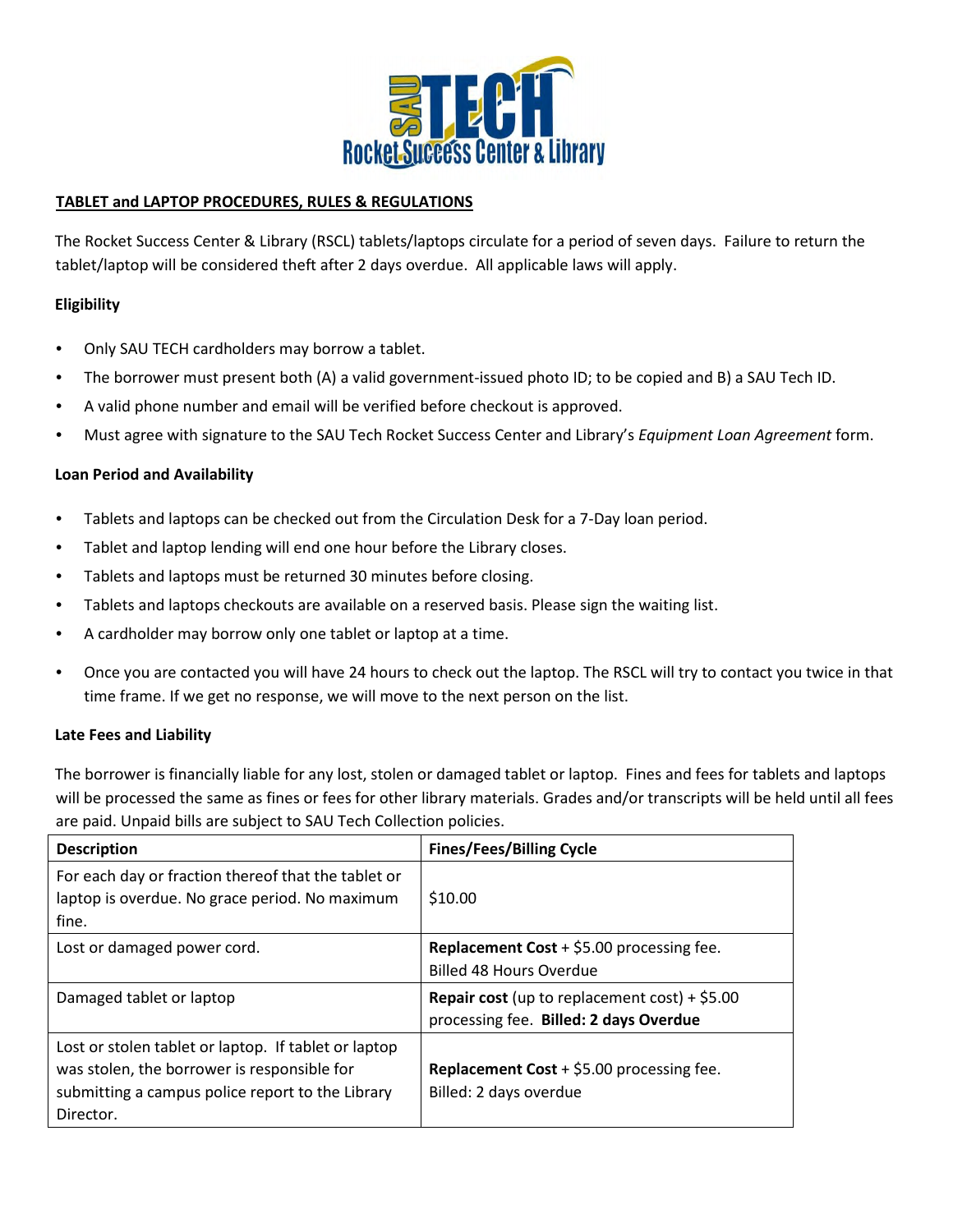## **Limitations on Tablet/Laptop Use**

- Due to limited quantity and high demand, tablets/laptops may not be available upon request. All tablets/laptops are checked out on a reserved basis.
- Borrowers who wish to print from a tablet or laptop should consult a RSCL staff member at the Circulation desk.
- The borrower must not leave the tablet or laptop unattended. If a borrower must leave for a short time, the tablet or laptop may be left with a staff member at the Circulation Desk with the understanding that the tablet's or laptop's check-in time will not be changed. If an unattended tablet is retrieved by a staff member, the borrower's tablet and laptop borrowing privileges will be suspended.
- The borrower's files will be automatically erased from the laptop upon shut down. Therefore, borrowers are encouraged to preserve their files on an external USB drive or email the files to themselves.
- Each tablet/laptop will be restored to a default load upon each check in, deleting all data and apps from the previous user. The Library is not responsible for anything a borrower may put or leave on our equipment.
- RSCL staff may not be available to provide technical support.
- The RSCL assumes no responsibility for any damage to Library users' personal devices, software, files, and/or equipment. Tampering with RSCL equipment or attempting to access or modify the operating system or any other software or programming, including bypassing security functions, is prohibited.
- No filtering (blocking software) is used on these computers.
- Tablets/laptops may not be used to engage in illegal activities or to disturb other patrons. If asked to refrain, you must comply immediately. Failure to comply may result in the loss of computer privileges.
- The RSCL adheres to the SAU Tech's Computer/*Internet Use Policy*, which is available in the Student Handbook and on the web.